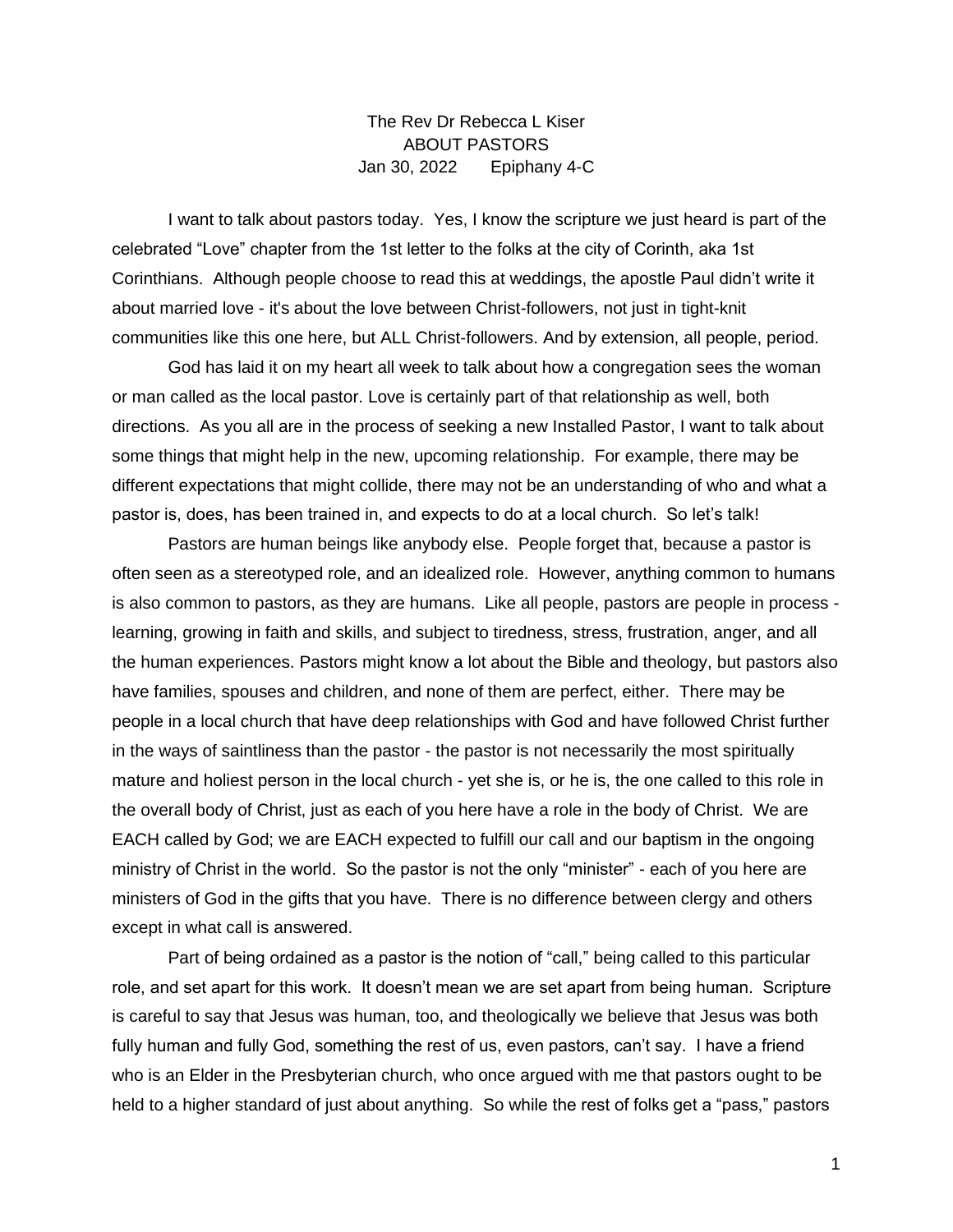ought to have it totally together. In reality, a pastor is just another human following their call to a particular ministry. Ordination doesn't give us any special holiness, or any "in" with God - our children still rebel, we still have to deal with our own upbringing and things that have happened in our lives, and we still are growing in faith and love like anyone else. Hopefully we are truly working on our life of faith and prayer, and our relationship with God, and not just coasting along just being a nice person.

As far as being human, pastors have as many different "types" of personalities and traits as other people do. Some are extroverts, some are introverts who also love people, just need to recharge their batteries at home later. Some are academic, who love to read scholarly things about the Bible, church history, whatever; others do enough to pass the seminary class and consider that fine. Some really get into the Hebrew and Greek language studies; others take the required classes which basically introduces them to how difficult translation is, and opens them up to the fact that the Bible wasn't written in King James English, and was only authorized by King James, not God. (I have actually had someone say this to me!)

Some pastors might lean towards philosophical pondering; some might hear a call to action. Some are better teachers than others; some have better social & people skills than others; some can think structurally while others can read spreadsheets; some can handle conflict better than others; some grew up on the Bible while others are coming from a newer place. Some find that writing sermons comes easily, and others struggle with getting their thoughts on paper. Some pastors are naturally good listeners, some love to be creative in worship. Some pastors worry when they think they're not liked; some like being in charge. Other less desirable things common to humanity can also be in pastors - we've seen that in the recent years of the "Me, too" movement - sometimes pastors can unfortunately be predators. Pastors can suffer depression and other mental illnesses. Pastors can act out their problems in affairs or stealing. Anything common to humanity is also common to pastors.

So what draws a person to seminary and pastoring? I think that those drawn to be pastors are drawn like other folks are drawn to their fields - the things of church, worship, Bible and God interest them and are important to them. What's called "discerning a call" is a process of listening to the heart as well as to what others say, what their own pastor says, how the Presbytery responds, and so on. Though there is always a specific personality that shapes what we bring to our ministry, we are not cookie-cutters of each other. Many needed skills for ministry are skills that can be learned or honed.

Most pastors work at the level of the local church, usually the smaller churches, and thus must be jack-of-all-trades as far as ministry goes. So Seminary has to introduce us to a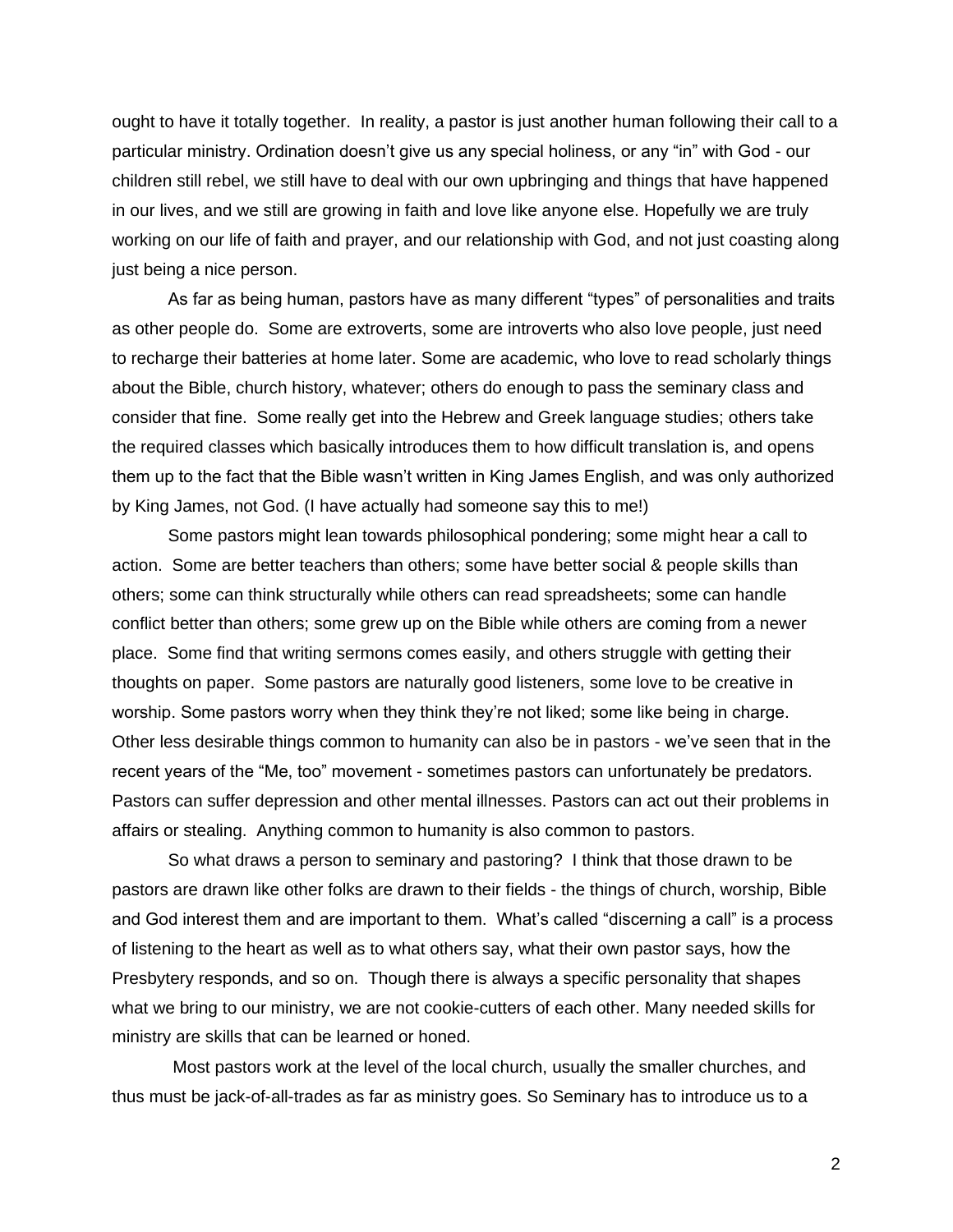wide variety of material - there's Bible knowledge - content and history and languages; then there's Church history and doctrine both classical and newer; then there are very basic counseling classes, very basic Christian education classes; then you get how to preach and the theory behind worship services. Finally you have to learn about your denomination's polity, ie the way things are organized and are governed - in my case, the Book or Order (for the Methodists, the Book of Discipline). There are standardized tests that all pastors-to-be have to take and pass; there is a psychological evaluation, then the examination by the presbytery when you get that call and are ready to move - every time, the new presbytery can examine you.

A pastor doesn't learn everything she or he needs to know in seminary. I'm in a Facebook group called Things I Didn't Learn in Seminary, and there are new posts daily! Some things mentioned often are how to work with volunteers; what it takes to maintain a building and how much budget that uses up; how to read said budget, how to use the technology of the day, or the next day; how to motivate folks or change church cultures that are not healthy; how to deal with conflict. My generation of seminarians also didn't have folks talking about our own spiritual growth, our inner experience of God - all the emphasis was on academics, with various folks with PhD's pouring their topic into our heads. I and my peers were hungry for a kind of learning to live the faith outside the way of academia; I think seminaries have responded to that nowadays.

Seminary is a kind of ivory tower where we are surrounded by others whose main preoccupation is Scripture and faith. Part of my loneliness as a pastor is finding folks to talk to about the things that intrigue and fascinate me about the faith - so finding colleagues who share interests has been important. That's probably true in any profession or specialty. I've also realized over time that most things we talk about are fundamentally about faith, too, whether it's obviously faith-related or not.

What I do as a minister and what I trained to do don't correspond all the time. I consider my call as a pastor to encompass calling people to deeper faith, to represent God in the midst of folks, to serve as a reminder of God's presence, to encourage folks at difficult spots on their walk with Jesus, to train people to use their own spiritual gifts in ministry; to fashion worship experiences that hopefully speak to hearts that are at various levels of faith and understanding, to make sure my language about God is open and inclusive; & to choose hymns with good theology. I'm always hoping that my sermons will provoke thought, and that someone will come back to talk with me about something I said. I pour my hearts out in well-considered words, and hope for some dialogue – but that doesn't happen too often. One clergywoman I know was handed a hairdresser's card at the door and told that this person could really help her hair.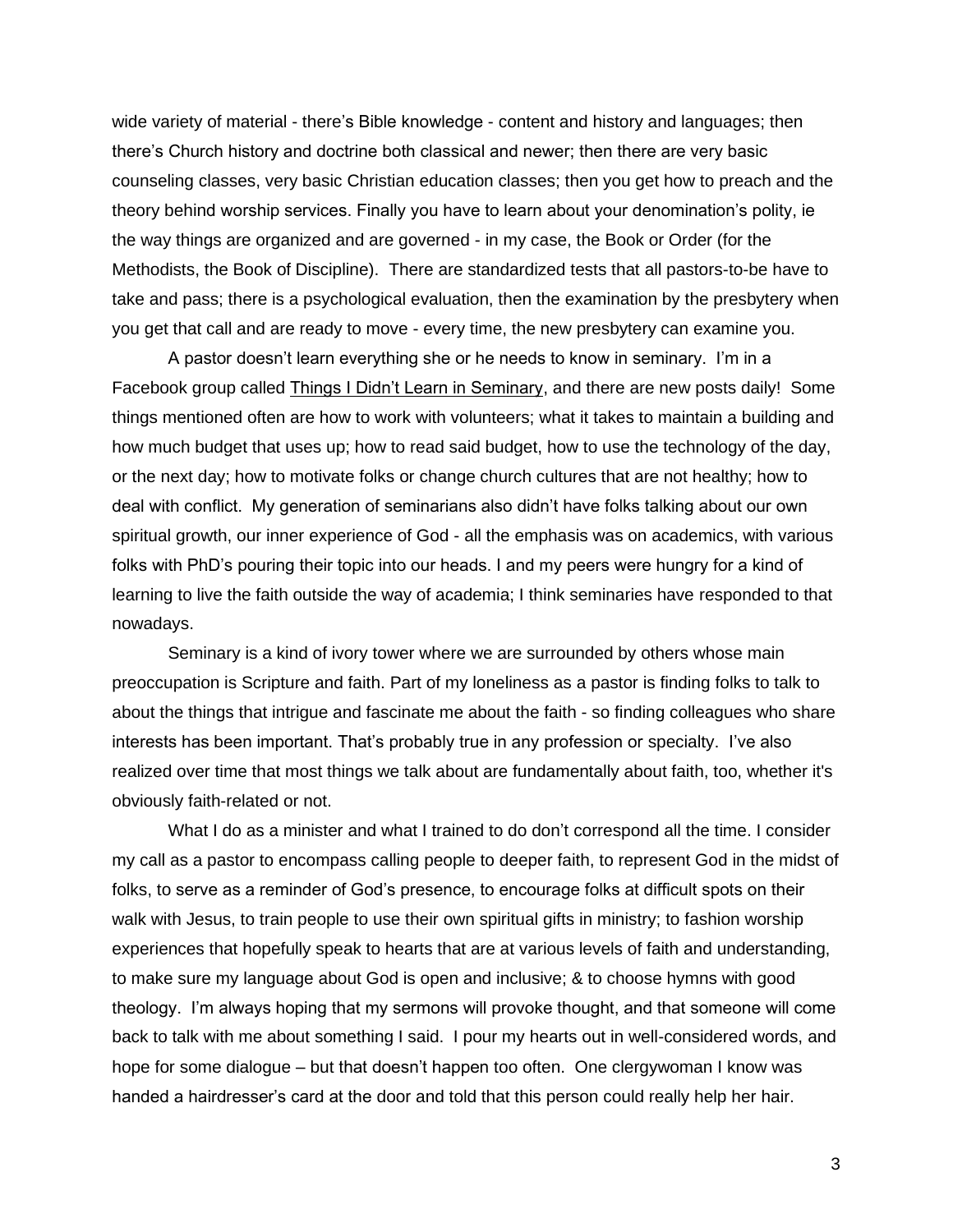People seem to be more critical of a clergywoman's clothing than of men - while we're talking intensely about eternal issues, are folks really thinking we'd look better in heels? Another colleague was told at the door that, "I'm going to leave if you don't stop talking about those blacks." It makes me unsure about folks' commitment to Christ sometimes, what they think the church is for, and what they think my job actually is. Although I prepare weekly orders and worship and sermons, which I was trained for, a good bit of my time deals with newsletters, mailings, urging committees to do their work, keeping the calendar straight; people contact me about mistakes in the bulletins, or a who left a light on in a room during the week, someone who hates the hymns I chose, and stuff at that level. I do home visits, which have been greatly curtailed during covid. While many indicate that they want Bible study and other studies I've trained for, it's the same 6-7 people who come to them, if that. I'm rarely consulted about faith questions, although it happens now & then. I consider part of my call is to develop who I am, that is, to further my own spiritual life and faithfulness to God, do my own inner work, so that as a person I can demonstrate a Christian life. I hope I do that in my personal encounters.

A congregation who takes on a pastor covenants to love & support them, including financially. Our 2 denominations have minimum guidelines of what this means, because although no one goes into the ministry to get rich, we do have the same concerns about costs and bills and retirement that anyone else has. Generosity in that kind of support helps a pastor feel appreciated and is a recognition of her or his work's value. This congregation did several things that made me welcome in coming to a new place - you had an office assistant in place to help me learn how you did things; Pastor Mark left me a folder with all kinds of info and phone #s re who to call if this or that was needed; and one of my calling committee, Louise Stoner, took me around to some area social events for a while before covid closed them. I regret that covid meant I didn't get to eat with more of you or visit in your houses - maybe restrictions will lift before the new person gets here. It's not easy moving into a new community, meeting all new people, finding new doctors and stores and such. Those are some practical ways to make a new pastor welcome and show them love. I know that most folks see the pastor as one who takes care of the congregation's needs; but the congregation also needs to see to the pastor's needs.

We really do work more than 1 hour a week...and getting to the point of being called takes much work, testing, and preparation. Google searches, helpful as they can be in some instances, don't really equal a solid theological program of study. A pastor's specialty can be called on in all kinds of situations, to take advantage of what we bring to the table. On the other hand, even as a pastor I've learned many insights about living the faith from parishioners of all